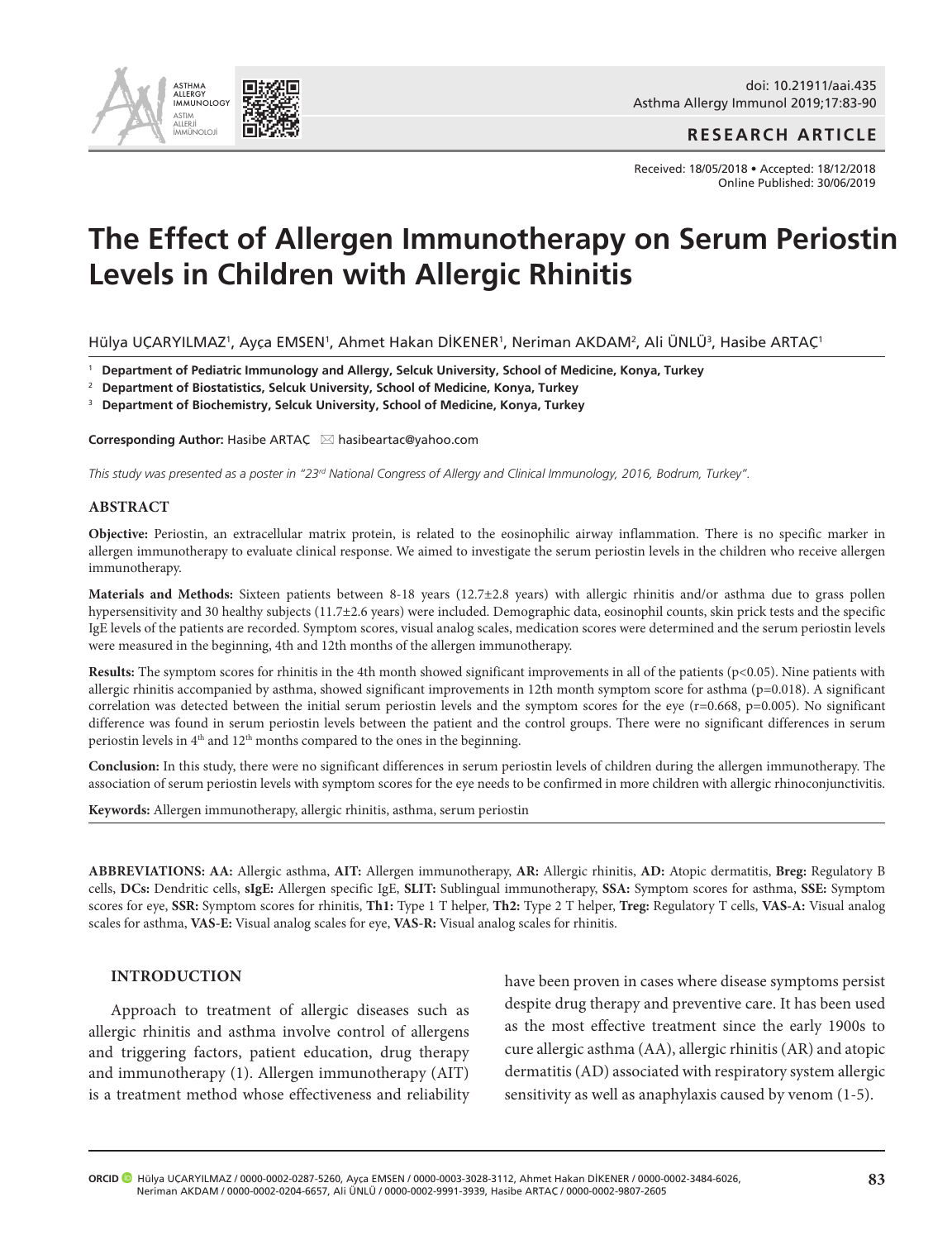Allergen immunotherapy (AIT) is based on application of gradually increasing amounts of allergens in order to stimulate immunological mechanisms against Type 1-mediated hypersensitivity reactions. Numerous clinical tests and meta analyses have proven the efficacy of AIT (6,7). It inhibits allergic inflammation with early and late phase effects. These effects involve remission of the disease in the long-term, prevention of development of new allergen sensitizations, prevention of the disease from proceeding from allergic rhinitis to asthma, and prevention of anaphylaxis in venom allergies. It is the only method of treatment that alters the course of allergic diseases and it has been demonstrated that immuneresponses have changed in favor of T helper 1 (Th 1) and regulatory T cells during the treatment (8). However, there are no routinely used markers to test clinical responses in allergen immunotherapy.

Periostin is a fibrosis-related extracellular matrix protein that was first identified in osteoblasts. It is a new biomarker that is secreted extracellularly and plays a part in the continuation of allergic inflammation and chronic Th2-mediated inflammation (9). Microarray studies have shown that it is expressed at greater rates in the epithelia of asthma patients in comparison to healthy control group patients (10). It has also been determined that periostin is expressed in bronchial epithelia of healthy people and lung fibroblasts and is induced by IL-4 and IL-13 (11). It was indicated in studies conducted on the patients resistant to steroids that periostin levels were markedly increased in patients with eosinophilic airway inflammation, which means that periostin facilitates eosinophilic inflammation. Woodruff et al. (12), investigated periostin as a clinical biomarker for the first time and demonstrated that periostin gene (POSTN) expression increased in patients with asthma and decreased following steroid treatment. Kanemitsu et al. (13) monitored 224 patients with asthma for 4 years and found that high periostin levels (>95ng/ ml) were correlated with low FEV1 levels. Mansur et al. (14) showed that periostin was significantly associated with reduced lung function as a biomarker of airway remodeling. Studies have shown that periostin is the best marker compared to serum IgE, tissue eosinophilia, FeNO and blood eosinophil level in eosinophilic airway inflammation (15,16).

Although studies describing serum periostin levels as the best markers indicating allergic airway inflammation are on the increase, there are no studies showing their

use to test clinical response in allergen immunotherapy. Therefore, it has been hypothesized that periostin may play a role in monitoring AIT. The aim of this study was to determine the serum periostin levels in the children who receive allergen immunotherapy. Serum periostin levels were measured periodically in patients who received subcutaneous AIT and their correlation with clinical responses was investigated.

### **MATERIALS and METHODS**

### **Study Design and Participants**

16 patients aged 8-18 years who had allergic rhinitis and/or asthma (7 patients only had AR and 9 patients had AR accompanied by AA) and a control group of 30 healthy individuals were included in the study. The control group was selected among healthy children who did not suffer from an allergic disease, an active infection and immune deficiency.

Diagnosis of AR was made in accordance with the Allergic Rhinitis and its Impact on Asthma (ARIA) Guideline (17) and the diagnosis of asthma was made in accordance with the Global Initiative for Asthma (GINA) Guideline (18). Following observation for at least one year, cases with persistent and moderate-severe AR were evaluated according to European Academy of Allergy and Immunology (EAACI) criteria, written informed consents were obtained and then AIT was begun (19). Presence of heavy and uncontrolled asthma, chronic disease and immune-deficiency in patients were determined as criteria for exclusion from the study. Demographic data (age, gender) and familial history of atopic diseases were obtained from their records and the durations of symptoms and accompanying AD or symptoms of AR were recorded.

The study was approved by the University Ethical Board (2015/62). The patients and their families were informed before the study and their written consents were obtained.

#### **Clinical Evaluation**

All the patients were given a form in which to record asthma, rhinitis and eye symptoms during allergen immunotherapy. Daily symptoms (for asthma, cough, wheezing, shortness of breath; for rhinitis nasal congestion, itching, sneezing; for conjunctivitis, itching burning or stinging in the eye) were evaluated using a scoring system. In this scoring system, cases without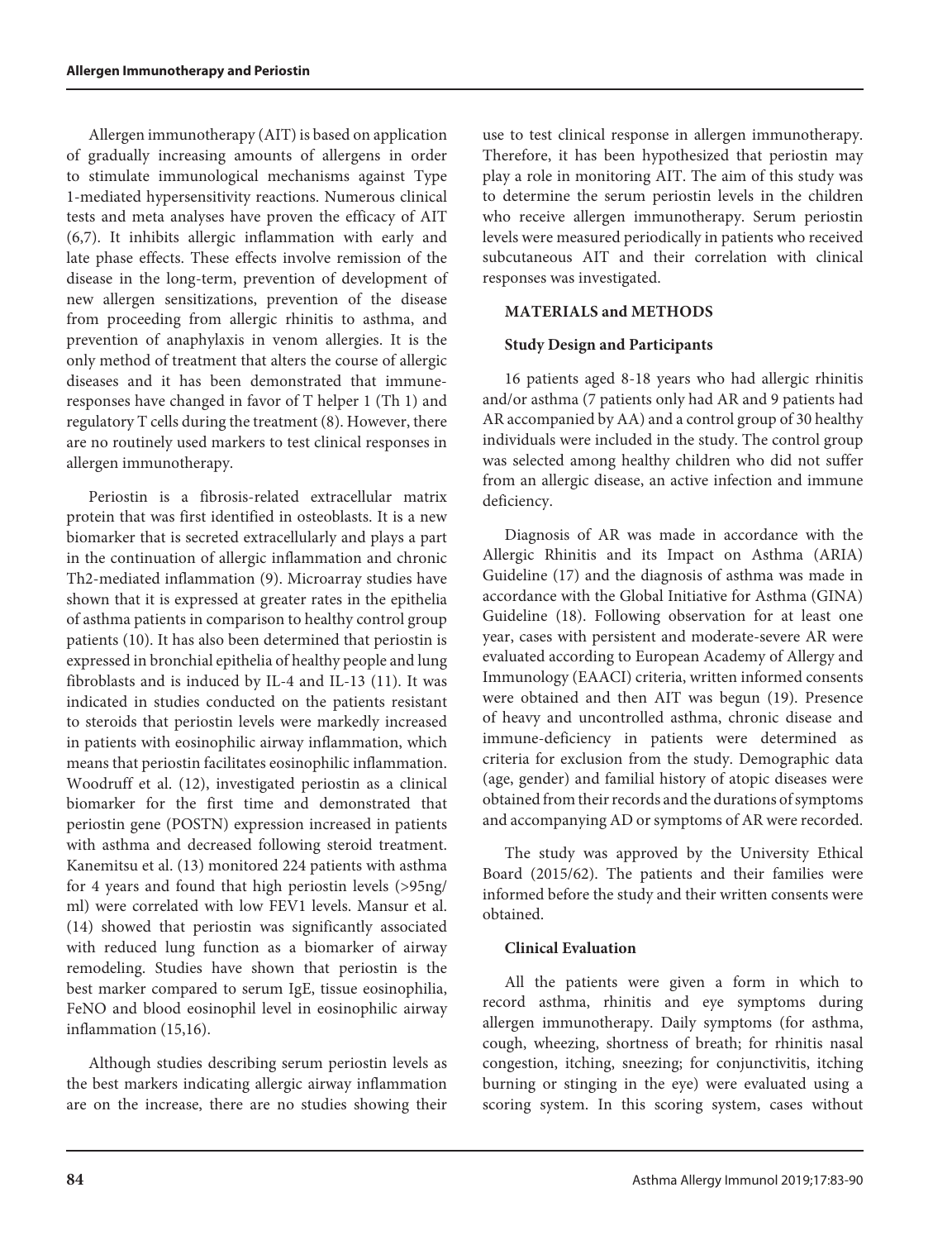symptoms were scored 0, whereas mild symptoms were scored 1, moderate symptoms 2 and severe symptoms 3. Total scores for rhinitis, asthma and eye symptoms were named rhinitis, asthma and eye symptoms scores. The drugs ingested by the patients were recorded in the daily form (β2 agonist and antihistaminic, 1 point; inhaler/nasal steroids, 2 points). The total asthma and rhinitis treatment scores were calculated by dividing them by the number of days.

The severity of AR was determined using a simultaneous visual analog scale (between 0 and 10). Symptom scores, visual analog scale, and rhinitis and asthma medication scores were recorded at baseline, and at the  $4<sup>th</sup>$  and  $12<sup>th</sup>$ months of AIT.

### **Laboratory Evaluation**

The tests that were routinely conducted (percentage of eosinophils, number of eosinophils, total IgE and level of specific IgE measured using the fluoroimmunoassay method) during diagnosis were recorded from the patients' files. Specific IgE level; food products for children (cow milk, egg yolk, cod, wheat flour, peanuts and soy beans), mites, trees, grass and mold were measured quantitatively as specific IgE. Specific IgE positivity is classified between 1 and 6 and those with positivity levels of 2 and higher (>0,7kuU/ml) were accepted as positive.

# **Skin Prick Test**

The sensitizations of the patients to 10 most frequent allergens were determined using the routine skin prick test. These allergens were determined to be Dermatophagoides farinae, Dermatophagoides pteronyssinus, Alternaria, Cladosporium, Betulaceae, a mixture of 5 trees (alder, hazal, popler, elm, willow), a mixture of 4 cereals (oat, wheat, barley, rye), a mixture of 6 herbs (velvet grass, orchard grass, rye grass, timothy, blue grass, meadow fescue), Salicaceae and latex (Allergopharma, Reinbek,

Germany). Histamine (10 mg/mL) and physiological saline solution were used as the positive and negative controls. The results were measured 15 minutes later. 3 mm and bigger induration diameters were accepted as positive.

# **Determination of Serum Periostin Levels**

The sera of all the patients participating in the study were centrifuged and kept at -40°C. Periostin levels were tested using the ELISA method (Human Periostin ELISA, BioVendor-Laboratorni medicina, a.s, Karasek, Czech Republic).

# **Statistical Analysis**

Statistical analyses were conducted using SPSS (Statistical Package for Social Sciences) program (version 22, SPSS Inc., USA). P<0.05 was accepted as statistically significant. Minimum, maximum, mean±standard deviation and median were given as descriptive statistics. Assumption of normality was checked using the Kolmogorov-Smirnov test. Student's t-test was used to test whether there was a difference between means of 2 groups. The Friedman test was conducted to test the difference of the groups according to the time. Multiple comparisons were made concerning the Friedman test for groups where there was a difference. Spearman correlation coefficient was used. The results were presented in the form of tables and graphs.

# **RESULTS**

# **Patients and Control Groups**

The mean age of the 16 patients was  $12.7\pm2.8$  years (range 8-18). The control group was composed of 30 healthy individuals (15 female, 15 male) aged 8-18 with a mean age of 11.7±2.6 years. There was no significant difference between the mean ages of the groups (p=0.238). The demographic data of the patients and the control group are given in Table I.

### **Table I. Demographic characteristic in patients with allergic rhinitis.**

|                                     |      | Patient        |                          | Control        |                          |
|-------------------------------------|------|----------------|--------------------------|----------------|--------------------------|
|                                     | n    | $Mean \pm SD$  | $\mathbf n$              | $Mean \pm SD$  |                          |
| Sex (female/male)                   | 10/6 |                | 15/15                    |                |                          |
| Age of AIT treatment (year)         |      | $12.7 \pm 2.8$ |                          | $11.7 \pm 2.6$ | 0.238                    |
| Allergic rhinitis + asthma / asthma | 9/7  |                | $\overline{\phantom{0}}$ |                | $-$                      |
| Family history of allergy           |      |                | -                        |                | $\overline{\phantom{a}}$ |
| Mean+SD: Mean+standard deviation    |      |                |                          |                |                          |

Mean±SD: Mean±standard deviation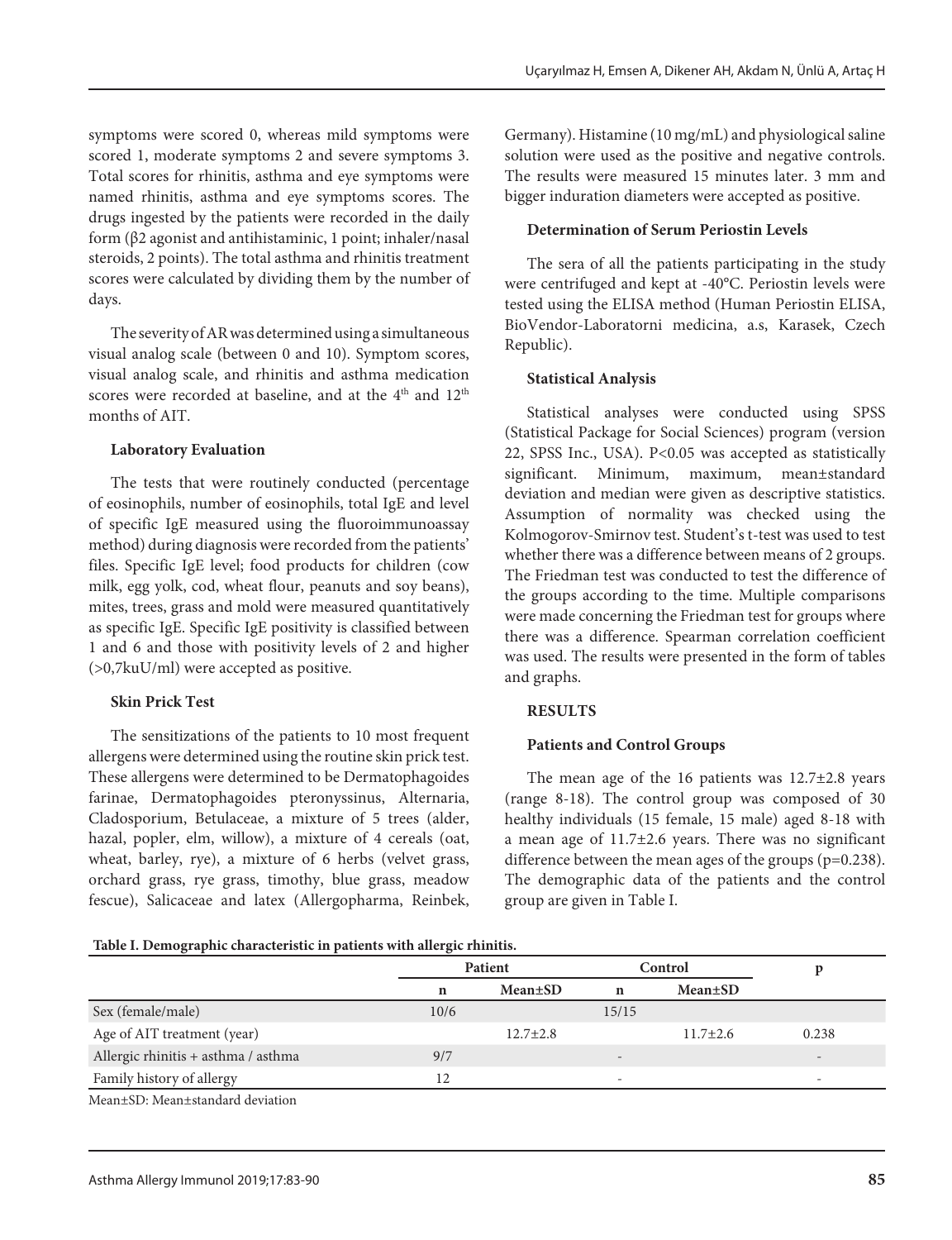#### **Symptom Scores for Asthma, Allergic Rhinitis and Eye**

According to the result of the Friedman test, a significant difference was found in the symptom scores for asthma of the patients with AA and in the symptom scores for rhinitis of the patients with AR ( $p=0.03$ ,  $p=0.002$ ). Asthma symptom scores for baseline and the 12<sup>th</sup> month were statistically significantly different (p=0.018). As for the symptom scores for rhinitis, on the other hand, the differences between the baseline and the 4<sup>th</sup> month and between the baseline and the 12<sup>th</sup> month were found to be statistically significant (p=0.03, p=0.031). No significant difference was found for all the patients between symptom scores for eye at the baseline, the  $4<sup>th</sup>$  month and the  $12<sup>th</sup>$ month (p=0.171) (Figure 1A-C), (Table II, III).

#### **Medication Scores for Asthma and Allergic Rhinitis**

The evaluation of medication scores for rhinitis and asthma showed that 10 patients received regular AR treatment at the beginning of the AIT, whereas it was observed that rhinitis treatment continued only in 4

patients in the  $4<sup>th</sup>$  month of the immunotherapy. In the 12<sup>th</sup> month, on the other hand, no patient was receiving this treatment.

The evaluation of medication scores for rhinitis and asthma also showed that while 4 patients were receiving regular asthma treatment at the beginning of the AIT, asthma treatment continued in 3 patients in the 4<sup>th</sup> month of the immunotherapy. The symptom score for asthma was 1.9 in these patients but decreased to 0.86 in the 4<sup>th</sup> month. None of the patients were receiving asthma treatment in the 12<sup>th</sup> month.

### **Visual Analog Scale (VAS)**

According to the results of the Friedman test, no significant difference was observed in the VAS of the patients with asthma  $(p=0.327)$ . A statistically significant decrease was found in the VAS of the patients with AR in the  $4<sup>th</sup>$  month (p=0.002). When the patients were evaluated in terms of VAS for the eye, there was a statistically significant decrease in the  $4<sup>th</sup>$  month compared with the baseline (p=0.017). (Figure 2A-C), (Table II, III).

| Table II. Asthma symptom scores and visual analog scales of asthmatic patients at baseline, the $4th$ month and the $12th$ month of |  |
|-------------------------------------------------------------------------------------------------------------------------------------|--|
| AIT treatment.                                                                                                                      |  |

|                                                        | Asthma $(n=9)$ |                 |          |             |                        |                 |              |                 |                |                      |
|--------------------------------------------------------|----------------|-----------------|----------|-------------|------------------------|-----------------|--------------|-----------------|----------------|----------------------|
|                                                        |                | <b>Baseline</b> |          | $4th$ month |                        |                 | $12th$ month |                 |                |                      |
|                                                        | Min-Max.       | $Mean \pm SD$   | Median   |             | Min-Max. Mean $\pm$ SD | Median          | Min-Max.     | <b>Mean</b> ±SD | Median         | P                    |
| <b>SSA</b>                                             | $0 - 3.5$      | $1.03 \pm 1.15$ | 0.89     | $0-1.95$    | $0.73 \pm 0.75$        | 0.54            | $0 - 0.85$   | $0.17 \pm 0.33$ | $\overline{0}$ | $0.030$ <sup>a</sup> |
| VAS-A                                                  | $0 - 5$        | $1.78 \pm 2.17$ | $\Omega$ | $0-1$       | $0.33 \pm 0.5$         | $\Omega$        | $0 - 7$      | $0.89 \pm 2.32$ | $\Omega$       | 0.327                |
| <sup>a</sup> p<0.05 calculated with the Friedman test. |                |                 |          |             |                        |                 |              |                 |                |                      |
|                                                        | $0 - 4$        |                 |          | $0-12$      |                        |                 | $4-12$       |                 |                |                      |
| <b>ASS</b>                                             | p > 0.05       |                 |          |             |                        | $0.018^{\rm a}$ |              | p > 0.05        |                |                      |

a p<0.05, multiple comparisons of the Friedman test. **SSA:** Symptom scores for asthma, **VAS-A:** Visual analog scales for asthma, **Min-Max:** Minimum-maximum, **Mean±SD:** Mean±standard deviation.



**Figure 1.** Symptom scores for asthma **(A)**, rhinitis **(B)** and eye **(C)** at baseline, and 4<sup>th</sup> and 12<sup>th</sup> month after AIT treatment.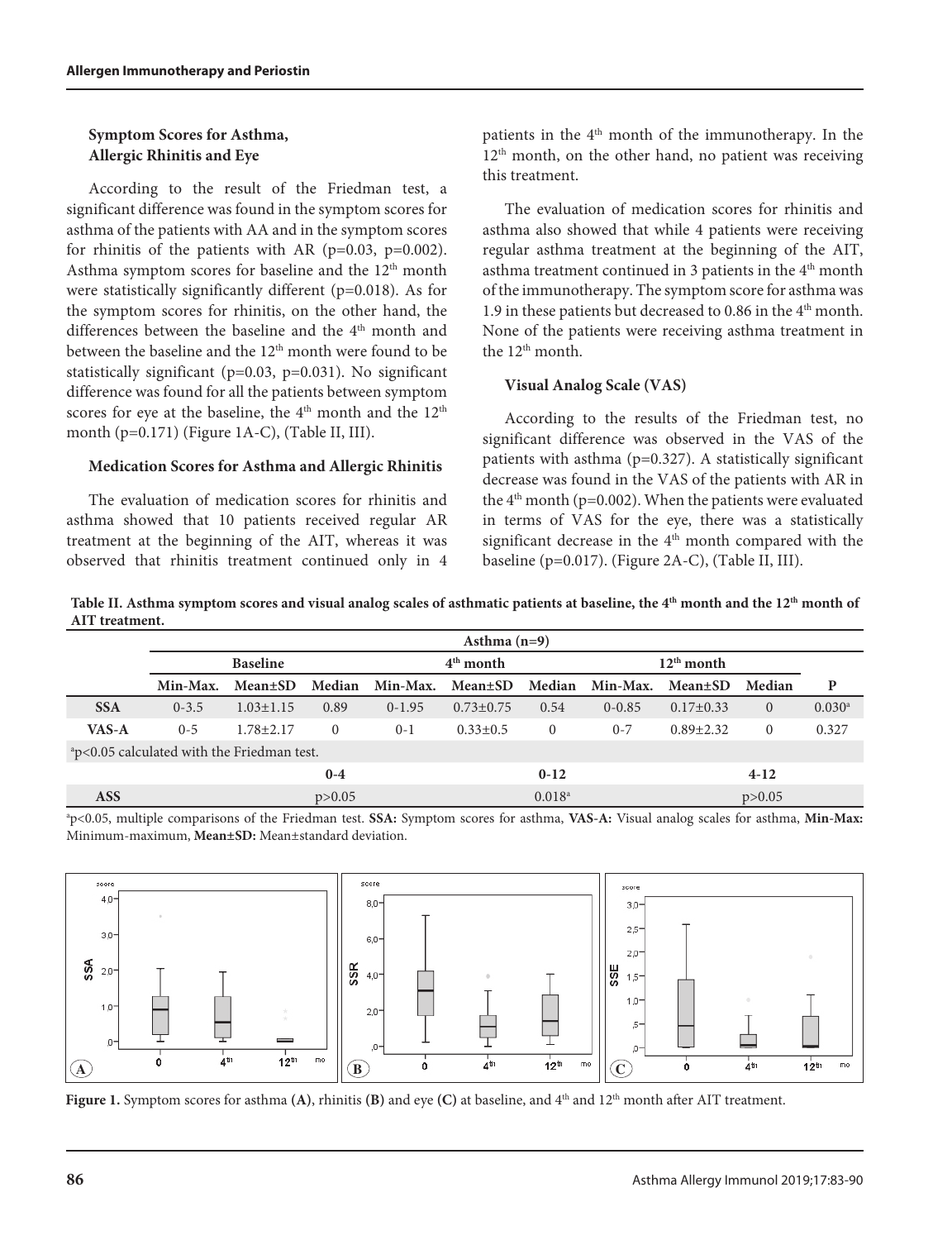### **Serum Periostin Levels**

According to the result of Student's t test, the difference between the mean ages of the patients (49.59±15.57) and the control group (56.38±14.78) was not statistically significant ( $p=0.152$ ).

The patients were divided into two groups, one group consisting of those with AR accompanied by asthma (7 patients) and the other with AR only (9 patients) and they were analyzed again for serum periostin levels. There was no statistically significant difference between serum periostin levels of patients with asthma (n=9) and patients with AR (n=7) at baseline, the  $4<sup>th</sup>$  and the 12<sup>th</sup> months (p=0.625, p=0.368) (Figure 3,4), (Table IV).

There was no significant relationship between the symptom scores for rhinitis and asthma and serum

periostin levels according to the Spearman correlation coefficient. The correlation between the baseline symptom scores for the eye and baseline serum periostin values was found to be statistically significant  $(r=0.668, p=0.005)$ .

### **DISCUSSION**

Allergen immunotherapy is recommended as an effective method in the treatment of allergic diseases such as AR and AA which can not be controlled through allergen avoidance and medical treatment (8). Serum periostin level was tested as a biomarker in this study to evaluate clinical response to AIT showing a correlation between serum periostin level and symptom scores for eye.

Five of the patients with allergic rhinitis/asthma to whom immunotherapy was applied in this study had accompanying conjunctivitis and one of them had vernal

Table III. Symptom scores and visual analog scales for the patients with allergic rhinitis and eyes at baseline, the 4<sup>th</sup> month and **the 12th month of AIT treatment.**

|                                                        | Allergic rhinitis $(n=16)$ |                 |        |             |                      |              |           |                 |        |                    |  |
|--------------------------------------------------------|----------------------------|-----------------|--------|-------------|----------------------|--------------|-----------|-----------------|--------|--------------------|--|
|                                                        | <b>Baseline</b>            |                 |        | $4th$ month |                      |              |           |                 |        |                    |  |
|                                                        | Min-Max.                   | <b>Mean</b> ±SD | Median | Min-Max.    | <b>Mean</b> ±SD      | Median       | Min-Max.  | <b>Mean</b> ±SD | Median | p                  |  |
| <b>SSR</b>                                             | $0.2 - 7.3$                | $3.20 \pm 1.91$ | 3.11   | $0 - 3.89$  | $1.29 \pm 1.13$      | 1.09         | $0.1 - 4$ | $1.66 \pm 1.23$ | 1.4    | 0.002 <sup>a</sup> |  |
| <b>SSE</b>                                             | $0 - 3$                    | $0.81 \pm 0.86$ | 0.46   | $0 - 1$     | $0.19 \pm 0.30$      | 0.06         | $0 - 2$   | $0.38 \pm 0.56$ | 0.04   | 0.171              |  |
| VAS-R                                                  | $0 - 10$                   | $5 + 2.99$      | 5      | $0 - 5$     | $1.38 \pm 1.59$      | $\mathbf{1}$ | $0 - 8$   | $2.81 \pm 2.23$ | 3      | 0.001 <sup>a</sup> |  |
| VAS-E                                                  | $0 - 8$                    | $2.19 \pm 2.54$ | 1.5    | $0 - 5$     | 0±1.32               | $\mathbf{0}$ | $0 - 5$   | $1 \pm 1.75$    |        | 0.006 <sup>a</sup> |  |
| <sup>a</sup> p<0.05 calculated with the Friedman test. |                            |                 |        |             |                      |              |           |                 |        |                    |  |
|                                                        |                            |                 | $0-4$  |             |                      | $0 - 12$     |           | $4 - 12$        |        |                    |  |
| <b>SSR</b>                                             |                            |                 |        |             | $0.031$ <sup>a</sup> | p > 0.05     |           |                 |        |                    |  |
| VAS-R                                                  | $0.002^{\rm a}$            |                 |        |             |                      | p > 0.05     | p > 0.05  |                 |        |                    |  |
| VAS-E                                                  |                            |                 |        | p > 0.05    |                      |              |           | p > 0.05        |        |                    |  |

a p<0.05, multiple comparisons of the Friedman test. **VAS-E:** Visual analog scales for eye, **VAS-R:** Visual analog scales for rhinitis, **Min-Max:** Minimum-maximum, **Mean±SD:** Mean±standard deviation, **SSR:** Symptom scores for rhinitis, **SSE:** Symptom scores for eye.



**Figure 2.** Visual analog scales for asthma **(A)**, rhinitis **(B)** and eye **(C)** at baseline, and the 4th and the 12th month of AIT treatment.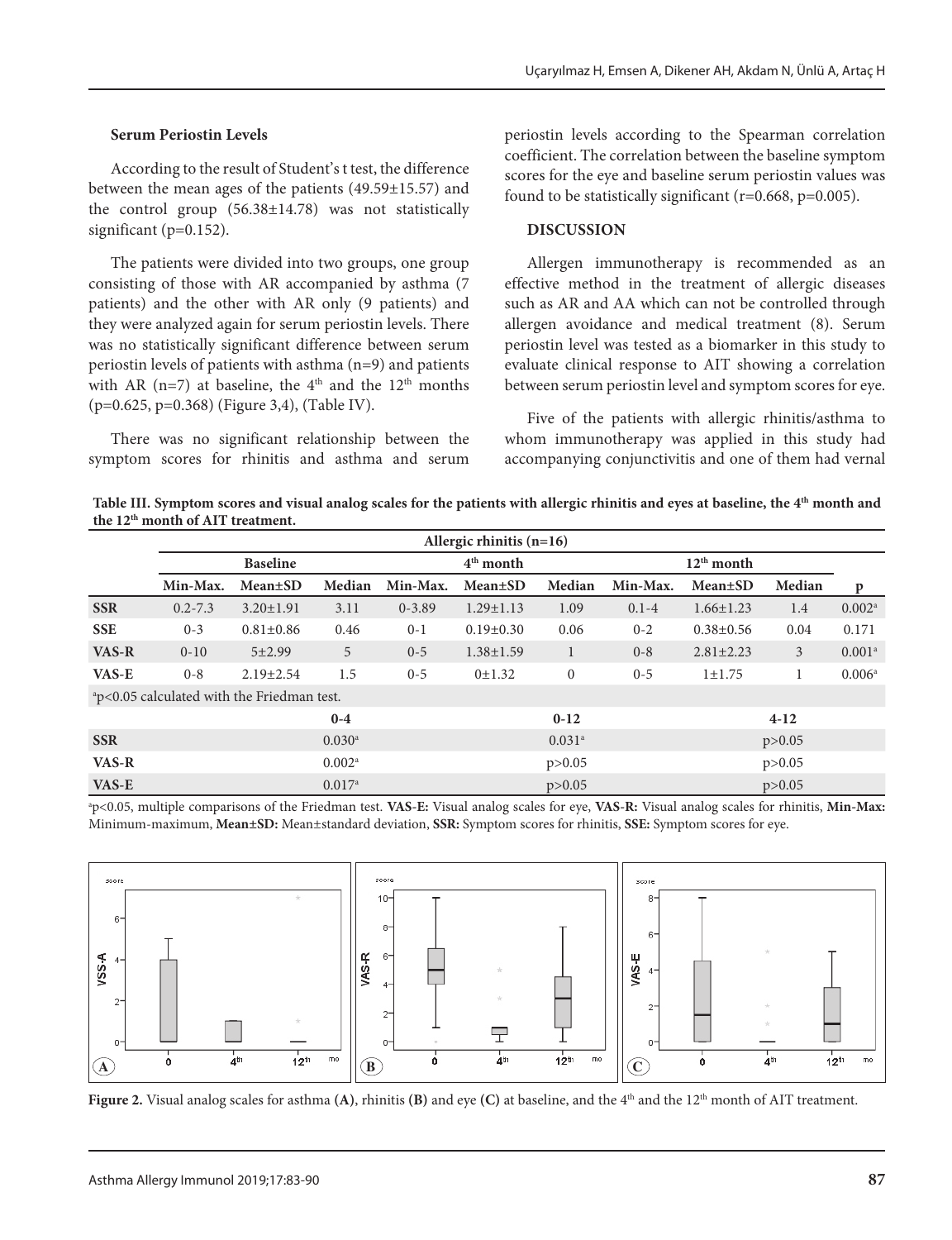conjunctivitis. Vernal conjunctivitis is a chronic and severe allergic inflammatory disease in the eye, threatening sight (20). It has been reported that allergic rhinitis and vernal conjunctivitis substantially affect the quality of life in patients (14). A significant improvement was observed in the visual analog scores for rhinitis and the eye in these patients as a result of AIT.

Potential biomarkers that could demonstrate clinical efficacy of allergen immunotherapy were defined by EAACI (21) and they were divided into seven groups: 1. IgE (total IgE, ratio of specific IgE and sIgE/Total IgE) 2. Specific IgE/Specific IgG4 ratio, 3. Serum inhibitor activity for IgE (IgE-FAB and IgE-BF), 4. Basophil activation, 5. Cytokines and chemokines, 6. Cellular markers (Regulatory T cells, regulatory B cells and dendritic cells), 7. In vivo markers (provocation tests). It was stated that each defined biomarker had its own advantages and disadvantages and that there was no single generally agreed upon method to determine the efficacy of immunotherapy.

The allergen-specific IgE (sIgE) level is the most relevant biomarker for allergen immunotherapy (22). During immunotherapy allergen-specific IgG subclasses, in particular IgG4, have been demonstrated to be increased compared to baseline values in correlation with clinical response to treatment in some studies. However, the IgE-FAB assay is of benefit but technically more complex and is currently performed in specialized laboratories (23). The basophil activation test can be studied by using flow cytometry evaluating the expression of two surface markers on basophils: CD63 and CD203c (22,23). However, basophil responses after AIT are variable and only a limited number of studies of basophil activation are available. The measurement of cytokines and chemokines in nasal fluid through multiplex cytokine analysis with improved technology has shown an increase in response to allergen provocation. So far, no cytokines or chemokines have been shown to predict the clinical outcome in individual patients before the onset of AIT (21).

Table IV. Serum periostin levels at baseline, and the 4<sup>th</sup> and the 12<sup>th</sup> month of AIT treatment in the patients with allergic rhinitis **and/or asthma.**

|                                            | <b>Baseline</b> |                           |     |           | $4th$ month    |      |           |                                                                         |      |                      |
|--------------------------------------------|-----------------|---------------------------|-----|-----------|----------------|------|-----------|-------------------------------------------------------------------------|------|----------------------|
|                                            |                 |                           |     |           |                |      |           | Min-Max. Mean±SD Median Min-Max. Mean±SD Median Min-Max. Mean±SD Median |      |                      |
| Asthma                                     |                 | $28-63.5$ $46.8 \pm 12.5$ | -51 | $30 - 68$ | $43.8 + 11.27$ | 39.5 | $26 - 73$ | $45.67 + 13.85$                                                         | 43.5 | $0.625^{\rm a}$      |
| Allergic rhinitis 29.5-78.5 53.2±19.2 47.5 |                 |                           |     | 33-56     | 41.86±9.38     | 39.5 | 32-58     | $43.07 \pm 9.14$                                                        | 41   | $0.368$ <sup>a</sup> |

**a :** p<0.05 calculated with the Friedman test, **Min-Max:** minimum-maximum, **Mean±SD:** Mean±standard deviation.



Figure 3. Serum periostin levels at baseline, and the 4<sup>th</sup> and the 12th month of AIT treatment in the patients with allergic rhinitis and/or asthma.



**Figure 4.** Correlationship between serum periostin and symptom scores for eye.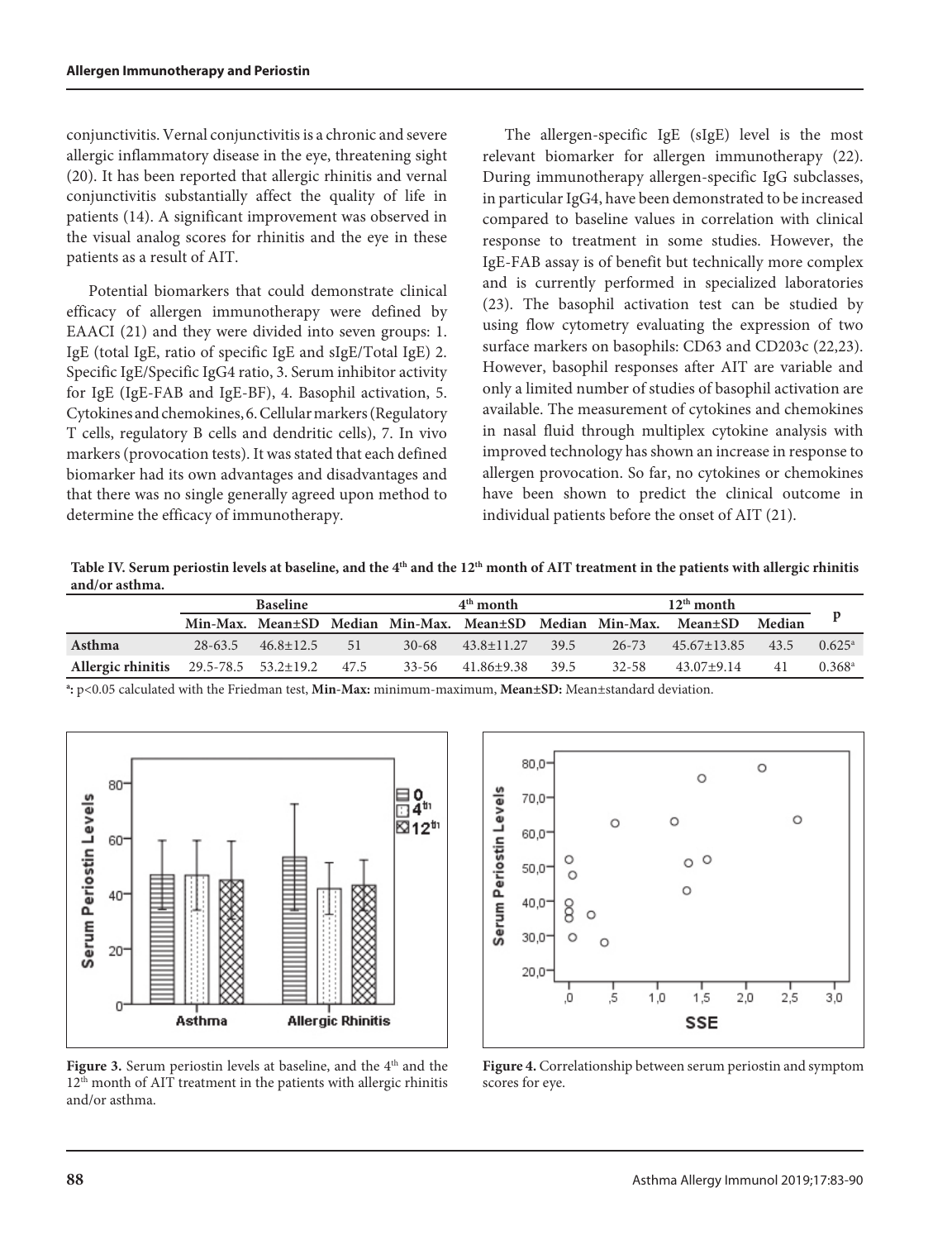Various cellular biomarkers defined by EAACI were used in some studies on patients with allergic rhinitis treated with allergen immunotherapy to determine the efficacy of immunotherapy. Allergen immunotherapy has been associated with the induction of several mechanisms that inhibit both early and late phase allergic responses, such as a decrease in mast cell and basophil activity, induction of allergen-specific regulatory T cells (Tregs) and regulatory B cells (Bregs), dendritic cells (DCs) and an increase in allergen-specific IgG4 (21,24). Tregs appear to play a key role in the immunological processes of AIT, mainly skewing the Th2 to Th1 immune response. It appears that a change in allergen-specific B cells in the direction of Breg cells is one of the major alterations in the course of AIT. There are not enough data to link the presence or function of Tregs with clinical efficacy. The frequency of allergen-specific T and B cells is very low: it is technically challenging and currently impossible to use this in clinical practice. Dendritic cell-associated candidate markers of efficacy have been identified in a single shortterm SLIT study in practice. Provocation tests have been used as surrogate markers of clinical response to AIT (21). They are recommended for understanding the mechanisms and permit biomarker discovery both at the local level and in peripheral blood. Allergen provocation is not the same as natural exposure: standardization and validation vary for the different challenge protocols (21). In conclusion, although several studies have shown a correlation between some biomarkers and AIT, more data are needed for the use in clinical practice.

Since immunotherapy is a commonly used method of treatment in patients with allergen sensitivity, there is a need for a generally accepted and approved biomarker to determine the efficacy of this treatment method. Therefore, studies in this regard are in progress. Although there are studies in the relevant literature indicating the role of serum periostin in airway inflammation in allergic diseases and asthma, there are no studies in which periostin was used as a biomarker to test the clinical response to allergen immunotherapy. This study investigated whether serum periostin could be used as a biomarker to test the clinical efficacy of AIT in children receiving AIT. The data showed that there was no significant change in serum periostin levels. Serum periostin has been demonstrated to be a biomarker for severe asthma and our study included patients with allergic rhinitis and/or mild asthma. Therefore, these findings may be related to the asthma severity of our patients.

#### **CONCLUSION**

There were no significant changes in the serum periostin levels of children with allergic rhinitis and/or asthma receiving allergen immunotherapy. The fact that the serum periostin level was found to be correlated with symptom scores for the eye leads one to think that patients with allergic rhinitis need to be tested for eosinophilic inflammation in the airway.

#### **REFERENCES**

- 1. Zuberbier T, Bachert C, Bousquet PJ, Passalacqua G, Walter Canonica G, Merk H, et al. GA² LEN/EAACI pocket guide for allergen-specific immunotherapy for allergic rhinitis and asthma. Allergy 2010;65:1525-30.
- 2. Bush RK. Advances in allergen immunotherapy in 2015. J Allergy Clin Immunol 2016;138:1284-91.
- 3. Cox L, Calderon MA. Allergen immunotherapy for atopic dermatitis: Is there room for debate? J Allergy Clin Immunol Pract 2016;4:435-44.
- 4. [Ridolo E](https://www.ncbi.nlm.nih.gov/pubmed/?term=Ridolo%20E%5BAuthor%5D&cauthor=true&cauthor_uid=29110542), [Martignago I,](https://www.ncbi.nlm.nih.gov/pubmed/?term=Martignago%20I%5BAuthor%5D&cauthor=true&cauthor_uid=29110542) [Riario-Sforza GG](https://www.ncbi.nlm.nih.gov/pubmed/?term=Riario-Sforza%20GG%5BAuthor%5D&cauthor=true&cauthor_uid=29110542), [Incorvaia C](https://www.ncbi.nlm.nih.gov/pubmed/?term=Incorvaia%20C%5BAuthor%5D&cauthor=true&cauthor_uid=29110542). Allergen immunotherapy in atopic dermatitis. [Expert Rev Clin Immunol](https://www.ncbi.nlm.nih.gov/pubmed/29110542) 2018;14:61-8.
- 5. Sin BA, Şahiner ÜM, Akkoç T, Bahçeciler Önder NN, Bingöl G, Büyüköztürk S, et al. Allergen Immunotherapy: National Guideline 2016. Asthma Allergy Immunol 2016; 14(Suppl 1): 1-157
- 6. Jutel M, Agache I, Bonini S, Burks AW, Calderon M, Canonica W, et al. International consensus on allergy immunotherapy. J Allergy Clin Immunol 2015;136:556-68.
- 7. Jutel M, Agache I, Bonini S, Burks AW, Calderon M, Canonica W, et al. International consensus on allergen immunotherapy II: Mechanisms, standardization, and pharmacoeconomics. J Allergy Clin Immunol 2016;137: 358-68.
- 8. Mortuaire G, Michel J, Papon JF, Malard O, Ebbo D, Crampette L, et al. Specific immunotherapy in allergic rhinitis. Eur Ann Otorhinolaryngol Head Neck Dis 2017;134: 253-8.
- 9. Masuoka M, Shiraishi H, Ohta S, Suzuki S, Arima K, Aoki S, et al. Periostin promotes chronic allergic inflammation in response to Th2 cytokines. J Clin Invest 2012;122:2590-600.
- 10. Blanchard C, Mingler MK, McBride M, Putnam PE, Collins MH, Chang G, et al. Periostin facilitates eosinophil tissue infiltration in allergic lung and esophageal responses. Mucosal Immunol 2008;1:289-96.
- 11. Takayama G, Arima K, Kanaji T, Toda S, Tanaka H, Shoji S, et al. Periostin: A novel component of subepithelial fibrosis of bronchial asthma downstream of IL-4 and IL-13 signals. J Allergy Clin Immunol 2006; 118:98-104.